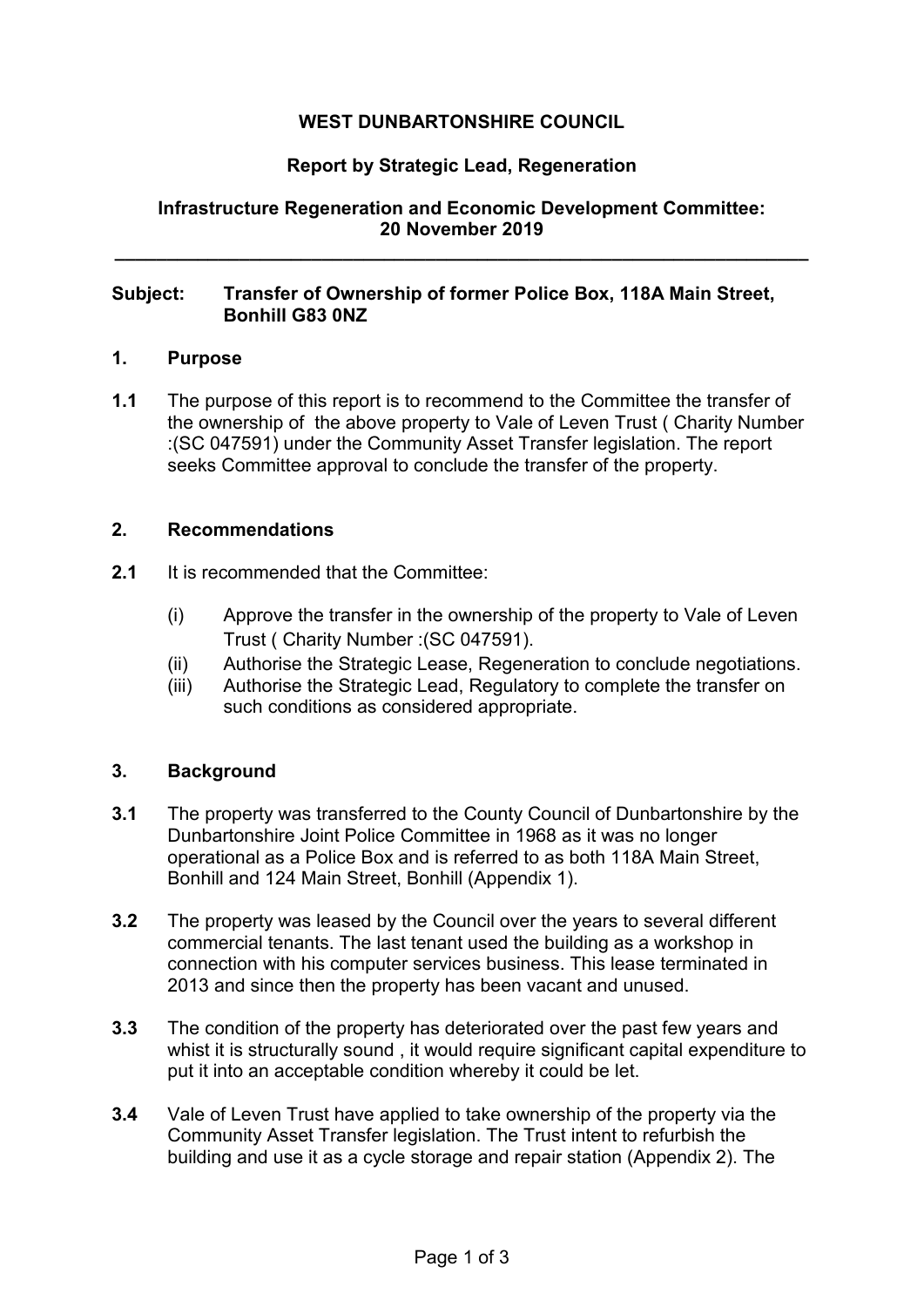intention is that the building would be a hub from which members of the public could hire bikes to cycle along the cycle paths alongside the River Leven and beyond.

### **4. Main Issues**

- **4.1** The property is not required by the Council for any operational purposes.
- **4.2** The property is in a poor state of repair and would require significant capital expenditure.
- **4.3** The proposed transfer of the building to Vale of Leven Trust will result in the building being refurbished and brought back into a positive use which will be a benefit for the community**.**

#### **5. People Implications**

**5.1** There are no significant people implications other than the resources required by the Asset Management and Legal Services to conclude the proposed transfer..

### **6. Financial and Procurement Implications**

- **6.1** The financial implications are that the Council will no longer have to pay utility charges in connection with the building of approximately £200 per annum and £330 per annum on non domestic rates.
- **6.2** The Council will avoid having to incur capital expenditure in maintaining and /or upgrading the building.

## **7. Risk Analysis**

**7.1** There is a risk that the Trust do not receive the necessary funding to allow them to proceed with their plans for the renovation and future use oif the building.

## **8. Environmental Sustainability**

**8.1** The intended use of the property for a bike store is positive. There are no negative environmental considerations associated with the proposal. .

## **9. Equalities Impact Assessment (EIA)**

**9.1** An Equality Impact Assessment is not applicable.

#### **10. Consultation**

**10.1** Consultations have been undertaken with Legal in relation to the proposed disposal.